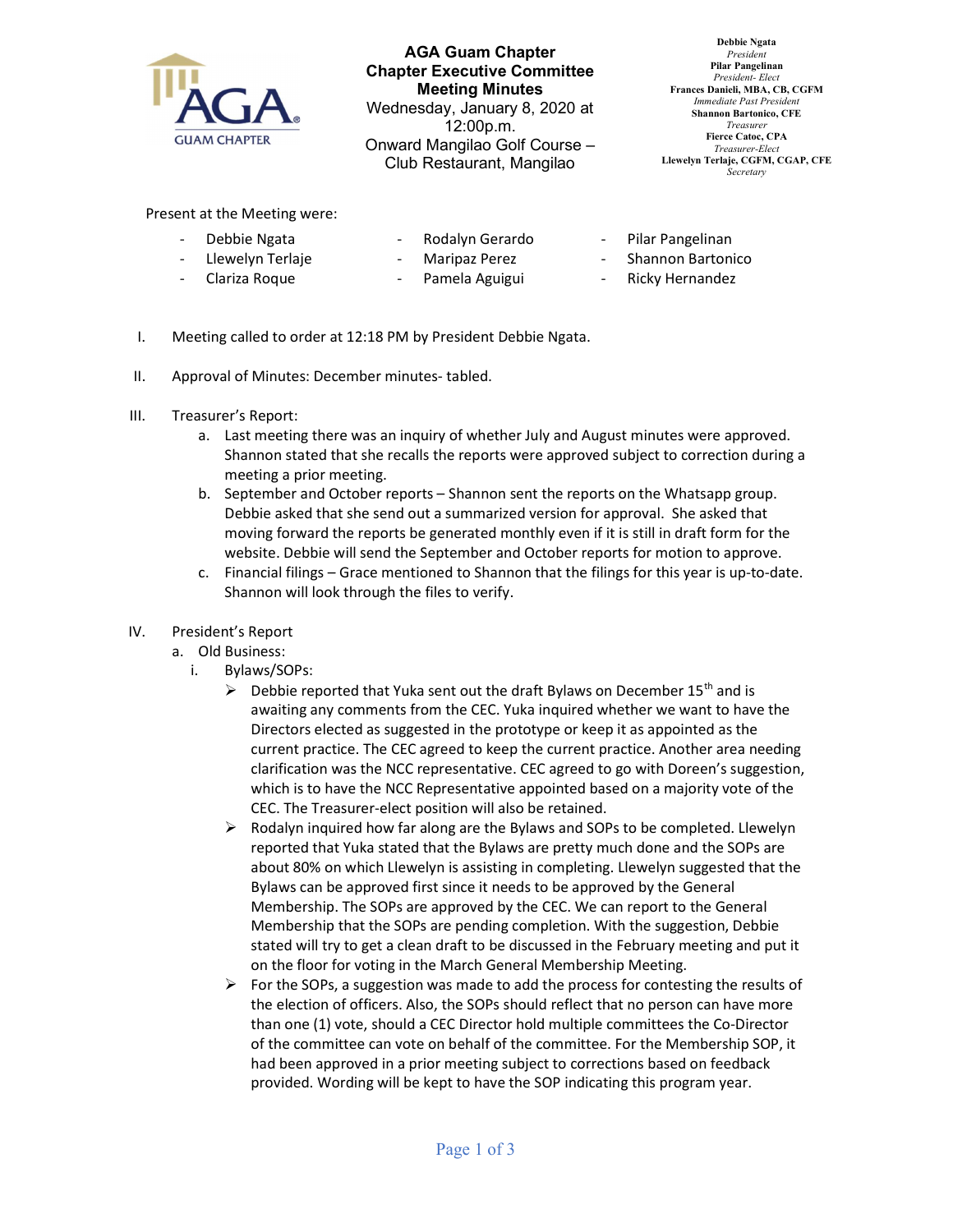

AGA Guam Chapter Chapter Executive Committee Meeting Minutes Wednesday, January 8, 2020 at 12:00p.m. Onward Mangilao Golf Course – Club Restaurant, Mangilao

Debbie Ngata President Pilar Pangelinan President- Elect Frances Danieli, MBA, CB, CGFM Immediate Past Presiden Shannon Bartonico, CFE Treasurer Fierce Catoc, CPA Treasurer-Elect Llewelyn Terlaje, CGFM, CGAP, CFE **Secretary** 

- ii. Purchase of projector and clicker/pointer Debbie is in the process of obtaining quotes. She acknowledge the recommendations made by Ricky.
- a. New Business
	- i. Nominations for officers and NCC representative the NCC Representative from the Guam Chapter is due on January 27, 2020. Debbie opened the floor for any nominations. Ricky moved to nominate Yuka as the next NCC Representative, subject to her acceptance. Rodalyn seconded the motion. All were in favor and motion passed.
- V. Committee Reports:
	- a. Program:
		- January General Membership meeting will feature John Benavente from GPA
		- For February, Edmund Brobesong from Ernst & Young will present on Tax Updates.
		- Debbie reported that Doreen is also looking at have the visiting Professor from Japan conduct a training in February regarding Ethics.
	- b. Education Rodalyn sent out the CPE certificates for the meetings. She is hoping Mr. Benavente can do 50 minutes for a CPE. She also will hold the first GPDC planning committee after the CGFM Coffee Klatch. The Education Committee has met the maximum points.
	- c. CGFM Paz will hold the first Coffee Klatch of the year. She aims to have the CGFM proclamation signing in February or early March to have a full month recognition of CGFM month in March. A suggestion was made for Jojo to conduct a training on program management for the free CGFM training in March. Paz is reviewing the plan from last year to see if there was anything we did not get to do (e.g., planting trees).
	- d. Membership New incentive SOP was approved. Jojo would like to schedule meetings with agencies to try to recruit new members. Debbie mentioned that per Taling, the CRP allows points for sponsors.
	- e. Young professionals Debbie shared that Jason wants to roll-out the Mentorship program with UOG by Fall 2020 semester. SOPs or guidelines need to be developed. Debbie will follow-up with Jason as the plan was to develop the guidance this semester prior to starting the program in Fall.
	- f. Accountability Tabled.
	- g. Community Service No event is slated for January, but the committee has started planning for the 5K, which is tentatively scheduled for June 27th. The committee is looking at having another feeding at Guma San Jose and career day in the months of April and May.
	- h. Newsletter & Website It looks like the committee can exceed points. The newsletter is pending the President's message monthly. Also, the website still needs to be updated.
	- i. Scholarship The committee inquired whether one or two scholarships can be given for the Spring semester. Debbie mentioned that while the scholarships were budgeted for Fall and Spring semesters, only \$6,000 was budgeted. Pam stated \$5,000 was given for Fall. Pam proposed that the remaining \$1,000 be set aside for the GCC Scholarship and amend the budget by increasing it by \$1,500 for the UOG Scholarship for Spring 2020. Ricky seconded the motion subject to the availability and review of the financial position of the Chapter to ensure the \$30,000 minimum cash balance is met for GPDC. All were in favor and motion was passed.
	- j. Bylaws See discussions above under Old Business.